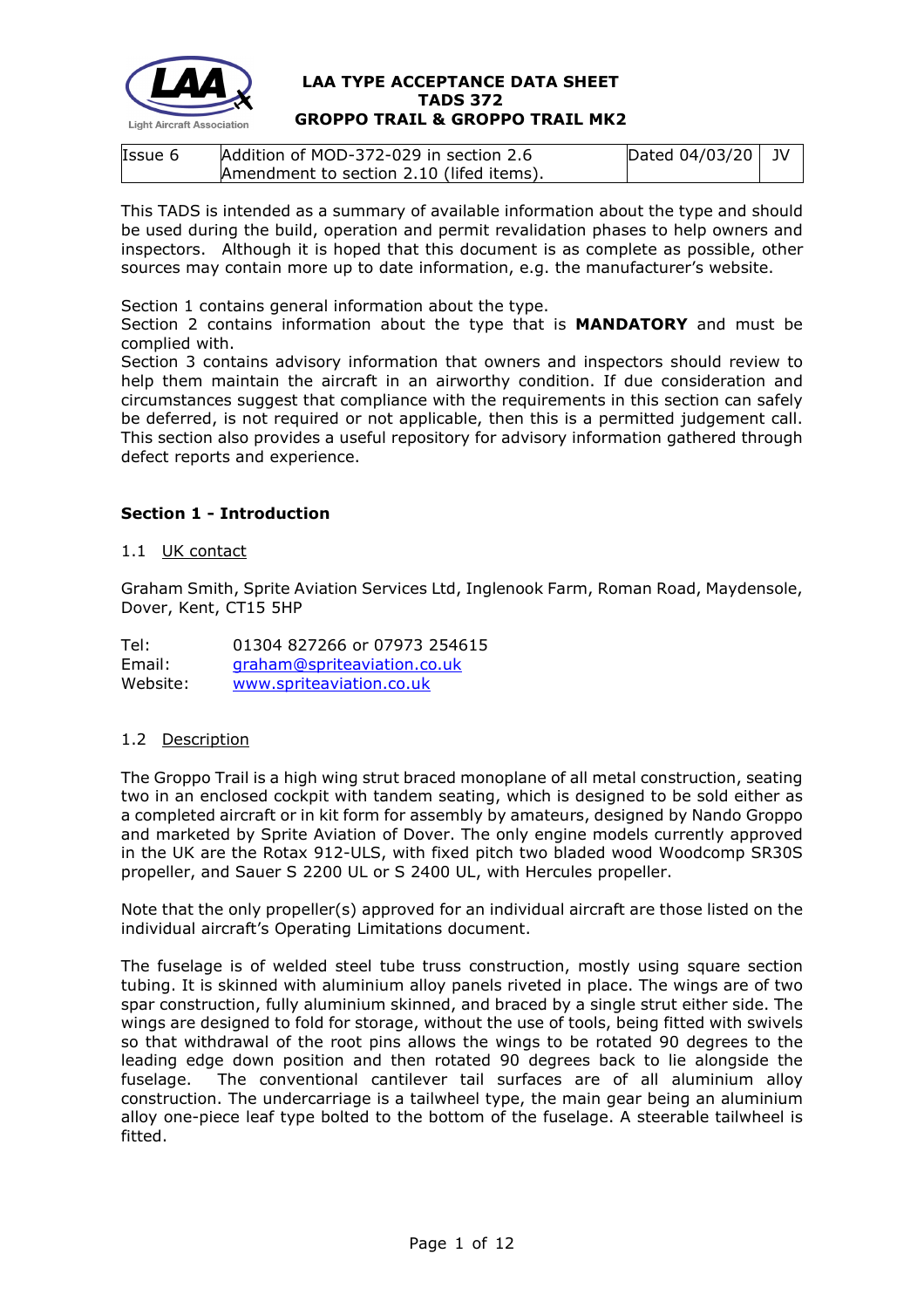

From s/n 66/25 onwards the fuselage contains maingear mounts for both tailwheel and nosewheel versions although the nosewheel variant is not yet LAA approved.

Fuel is contained in moulded fuel tanks located in each wing root, selectable individually at will. The engine is mounted on a conventional welded steel tube mount and contained within a moulded glass fibre cowling which also encloses the coolant radiator.

The flying controls are operated via a conventional system of stranded cables, pushrods and bellcranks. The flaps are electrically operated using a pre-selector switch system. Full dual controls are fitted.

With a maximum gross weight of 520 kg, the Groppo Trail is only eligible as SEP Aeroplanes under LAA administration.

The Mk2 variant introduces a thicker wing leading edge skin, larger fuel tanks, larger cockpit door and revised seat and control arrangements. MTWA is increased to 544 kg.

## **Section 2 – Mandatory information for owners, operators and inspectors**

At all times, responsibility for the maintenance and airworthiness of an aircraft rests with the owner. Condition No 3 of a Permit to Fly requires that: *"the aircraft shall be maintained in an airworthy condition".* 

## 2.1 Fast Build Kit 51% Compliance

Only aircraft built from the basic kit are currently accepted as 51% compliant. The basic kit involves the builder in assembling the wings, tail surfaces and control surfaces from component parts, as well as fitting out the pre-welded fuselage frame with skins and all systems. The alternative advanced kit which is supplied with flying surfaces preassembled has not been assessed for compliance with the 51% rule.

### 2.2 Build Manual

The manufacturers build manual is supplied on CD with each kit. The build is divided into 43 steps so that updates only require revisions for affected build stages. Sprite Aviation also supply additional notes to assist builders.

### 2.3 Build Inspections

Build inspection schedule 'Groppo Trail' Inspector approval codes A-A, A-M, or K. Inspector signing off final inspection also requires 'first flight' endorsement.

### 2.4 Flight Manual

Groppo Trail POH and maintenance manual available from Sprite Aviation [website.](http://www.spriteaviation.co.uk/)

### 2.5 Mandatory Permit Directives

None applicable specifically to this aircraft type: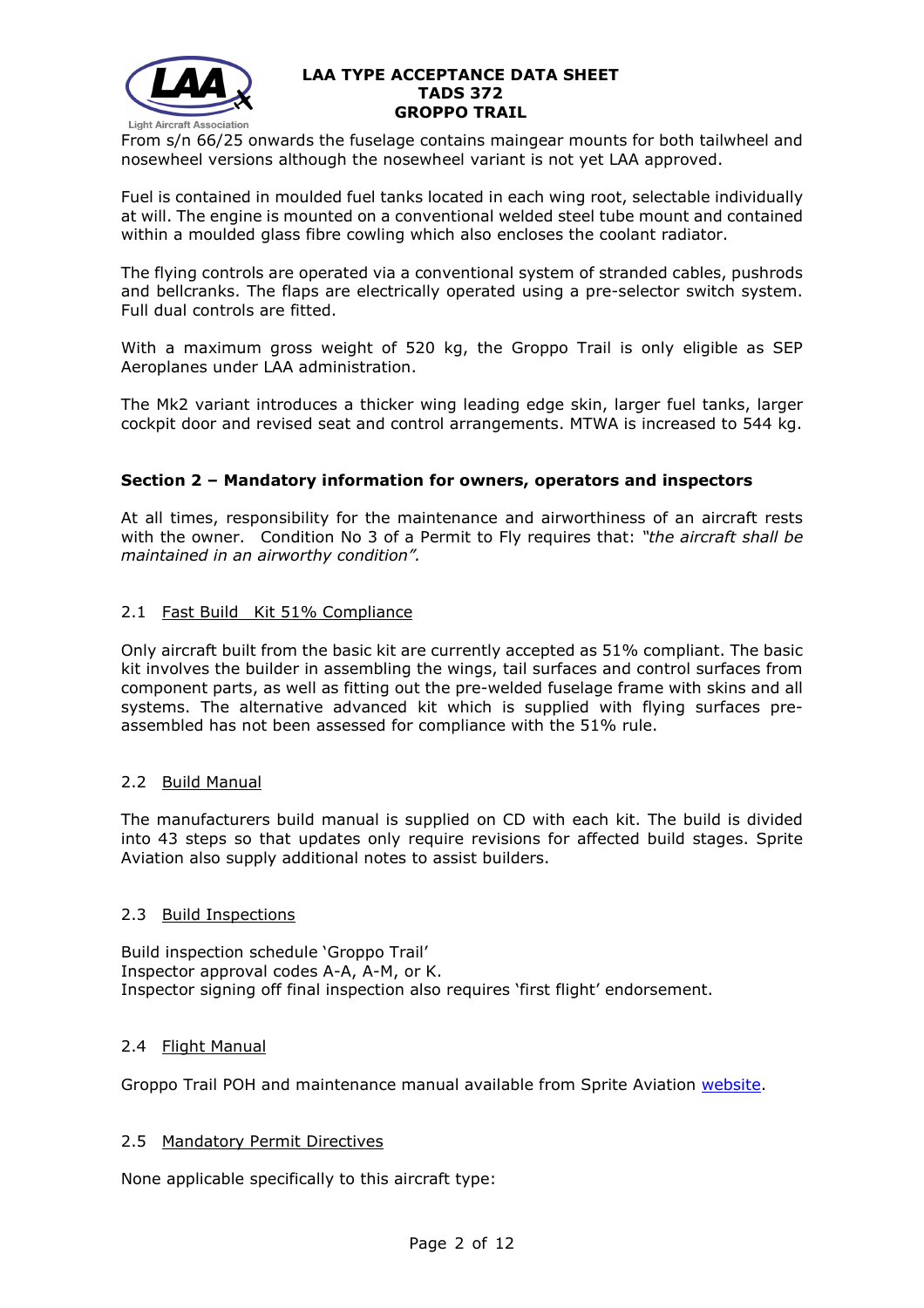

Also check the LAA website for MPDs that are non-type specific [\(TL2.22\)](http://www.lightaircraftassociation.co.uk/engineering/TechnicalLeaflets/Operating%20An%20Aircraft/TL%202.22%20non-type%20specific%20MPDs.pdf).

#### 2.6 LAA Required Modifications (including LAA issued AILs, SBs, etc)

The modifications (to the standard aircraft as produced by Nando Groppo) are required by the LAA for acceptance of the type in the UK, as follows:

- Mod no. Summary **Applicability** Summary **Applicability** MOD-372-001 The wing lift strut fittings have been upgraded Mk1 only (drawing submitted 8.11) due to concerns about fatigue life of the original configuration. The upgraded fittings are supplied with all UK kits. MOD-372-002 The fuselage frame has been reinforced in the area of Mk1 only the rear wing spar attachment due to concerns about the fatigue life of the original arrangement, drawing 000964 refers. Groppo have adopted this improvement on all aircraft post s/n 65/24. MOD-372-003 6mm diameter bolts at lift strut attachment have been All variants replaced with AN4 bolts with associated nuts and washers. This hardware is not included in the kit. MOD-372-004 The wing lift struts have been uprated because the Mk1 only original design was found under strength under negative g loading, as a result of the change in strut end fitting design. New type lift struts and aerofoil sleeves are included in all UK kits. (See 'Lift strut assembly' from downloads section of the **Sprite** [Aviation website.](http://www.spriteaviation.co.uk/)) MOD-372-005 The fuel tank outlet fittings have been modified to All variants include a finger strainer feature. (See 'Finger Strainer' from downloads section of the [Sprite Aviation](http://www.spriteaviation.co.uk/)  [website.](http://www.spriteaviation.co.uk/)) Finger strainer mesh is supplied by Sprite Aviation with all UK kits. Kits from s/n 081 onwards have a revised tank fitting which must be modified in accordance with Sprite Service Letter TR-SL-001. MOD-372-006 Baggage restraint net has been added to baggage bay All variants behind rear seat. An approved restraint net is available from Sprite Aviation. MOD-372-007 The cables which operate the wing fold disconnect All variants system have been routed via guides in the wing to prevent possible snag with aileron control system adjacent. (See 'wing fold cable guides' in downloads section of the **Sprite Aviation website**.)
- MOD-372-008 A rubber gaiter has been added to the aileron pushrod All variantswhere it emerges through the baggage bay floor, to prevent the possibility of loose articles causing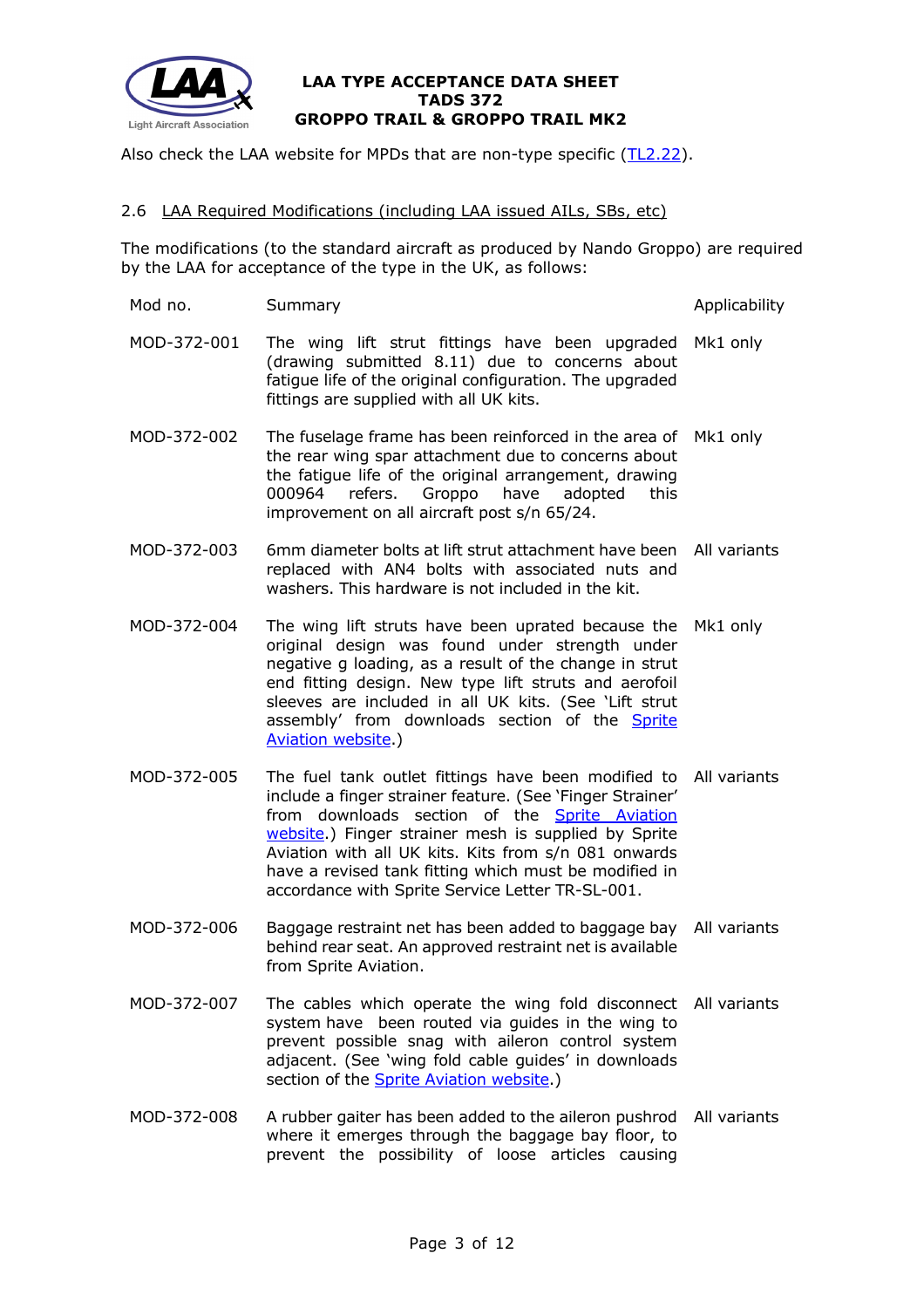

jamming of the control system. An approved gaiter is available from 'Car Builder Solutions' p/n #GRGT1.

- MOD-372-009 The door open/shut placard has been revised for All variants improved clarity of meaning. (See appendix 1.)
- MOD-372-010 End stops have been added to both the in-line fuel All variants taps to prevent over-rotation and partial misselection. Note: fuel taps currently recommended have end stops built into mechanism.
- MOD-372-011 Revised seat hinges fitted of more robust design. (See Mk1 only appendix 1 for identification.)
- MOD-372-012 Modification to fuselage upper truss at wing carry-Mk1 only through, to avoid welds in tension under negative g loading. This improvement has been adopted by Groppo for all aircraft and does not require any action by the builder. (See appendix 1 for identification.)
- MOD-372-013 Microswitches added to each wing root pin location to All variants activate warning buzzer if wing pins not inserted and master switch on. A kit of parts to complete the installation is supplied by Sprite Aviation with each aircraft kit. Full installation instructions are on the [Sprite Aviation website](http://www.spriteaviation.co.uk/) in the downloads section.
- MOD-372-014 Addition of positive throttle stop. (See 'Throttle stop' All variants from downloads section of the **Sprite Aviation** [website.](http://www.spriteaviation.co.uk/))
- MOD-372-015 Modification to vapour return line to allow use of more All variants robust 6mm fuel pipe. Groppo have adopted this change for all aircraft. (See appendix 1 for identification details.)
- MOD-372-016 Fin area increased and fin leading edge profile Mk1 only bluntened to provide improved directional stability. All UK kits are supplied with upgraded dorsal fin, extended fin leading edge and extended fin tip. Groppo have adopted this improvement for all aircraft.
- MOD-372-017 Laser marks on flap operating arms blended out to All variants avoid stress raisers in stressed area. Builders to check for marks and blend out if necessary. (See appendix 1 for details).
- MOD-372-018 Nyloc nuts on attachment bolts for hydraulic brake All variants master cylinders replaced by castle nuts and split pins. These parts are not supplied with the kit. See the [Sprite Aviation website](http://www.spriteaviation.co.uk/) for part numbers.
- MOD-372-019 Rudder horn clevis pins replaced by AN3 bolts with All variantscastle nuts and split pins. These parts are not supplied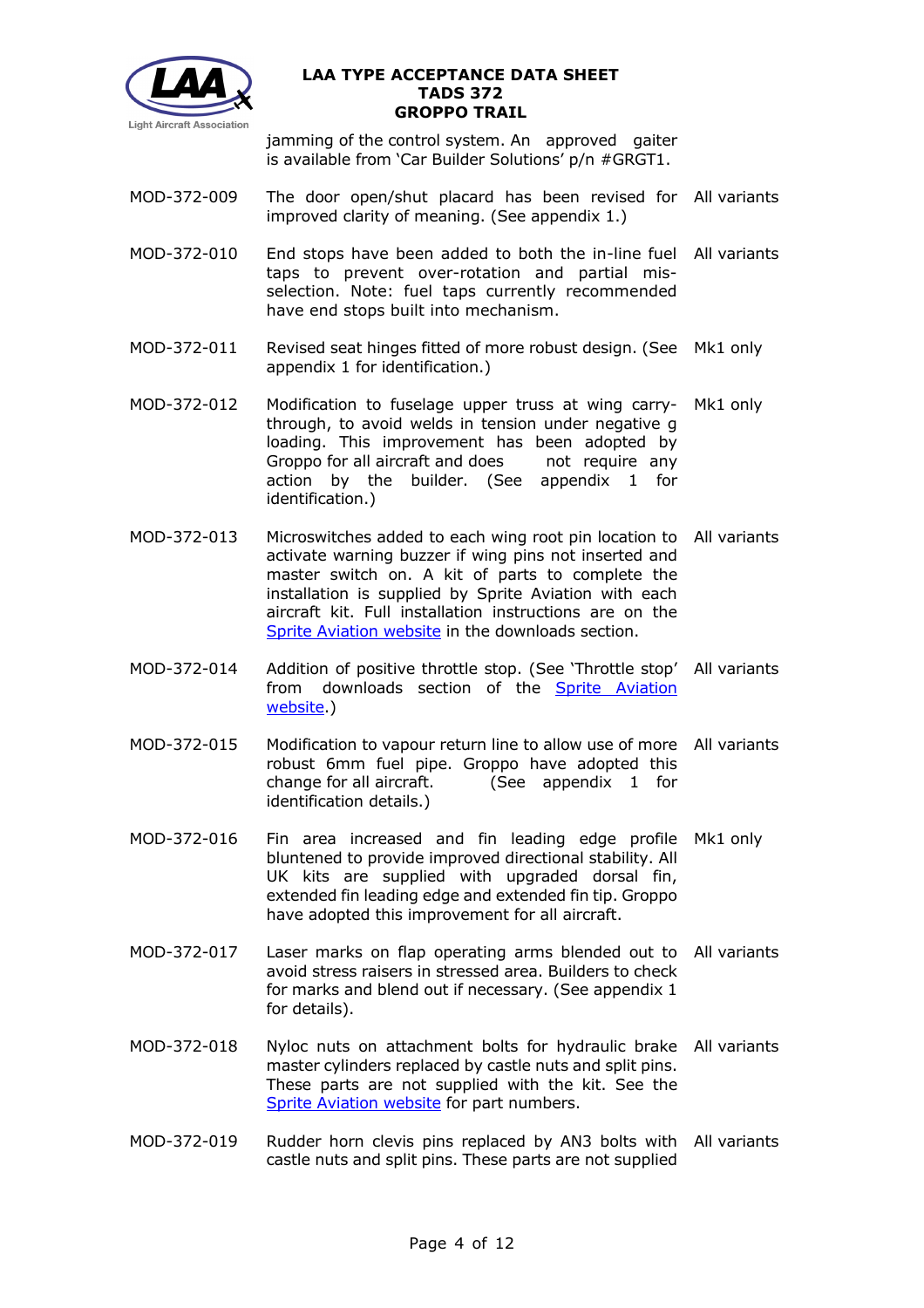

with the kit. See the **Sprite Aviation website** for part numbers.

- MOD-372-020 Upper and lower lift strut fixings have nyloc nuts All variants replaced by castle nuts and split pins. These items are not supplied with the kit. See the [Sprite Aviation website](http://www.spriteaviation.co.uk/) for part numbers.
- MOD-372-021 Mainwheels and axles replaced by improved type Mk1 only (Marc manufacture) alternatives. ICP manufactured wheels as fitted to early continental models are not approved in the UK.
- MOD-372-022 Tailwheel steering system modified to reduce All variants sensitivity of ground steering. The later approved tailwheel has conventional spring and chain steering. The early continental rod driven system is not approved in the UK.
- MOD-372-023 Aileron disconnect pins should be secured by 6mm All variants wing nuts rather than the plain nuts supplied with the kit. (See appendix 1 for details.)
- MOD-372-024 A single 4mm drain hole needs to be added to each All variants wingtip to prevent water collecting in the composite tip when the wings are folded. The location of the hole should be the lowest point of the wing tip when the wings are folded. (See appendix 1 for details.)
- MOD-372-025 Two reinforcing strips to be added to the fin spar base Mk1 only (Groppo p/n 966). All UK kits have this part supplied and drawings rev 6 onwards show the modification.
- MOD-372-026 In order to comply with the fireproofing requirements All variants of CS-VLA 1191, the aluminium firewall must be replaced with stainless steel with a minimum thickness of 0.38 mm. The upper part of the firewall (Groppo p/n 274) remains cabin side of the steel replacement.
- MOD-372-027 The 8 off 6 mm bots which secure the tailplane to the All variants fuselage are to be replaced by AN4-15A bolts, MS21044-N4 nuts and AN960-416 washers. The holes must be 'line reamed' with a tapered hand reamer.
- MOD-372-028 Modifications to raise and stiffen seats to prevent Mk2 only possibility of fouling with flying control system.

The following in-service required modifications have been issued:

[MOD-372-029](http://www.lightaircraftassociation.co.uk/engineering/Airworthiness%20Alerts/MOD%20372%20028.pdf) Lift strut to wing attachment swivel bolts – All variantsimplementation of hours-based bolt life (see also [LAA/AWA/20/01\)](http://www.lightaircraftassociation.co.uk/engineering/Groppo%20Trail%20Wing%20Bolt%20Life.pdf)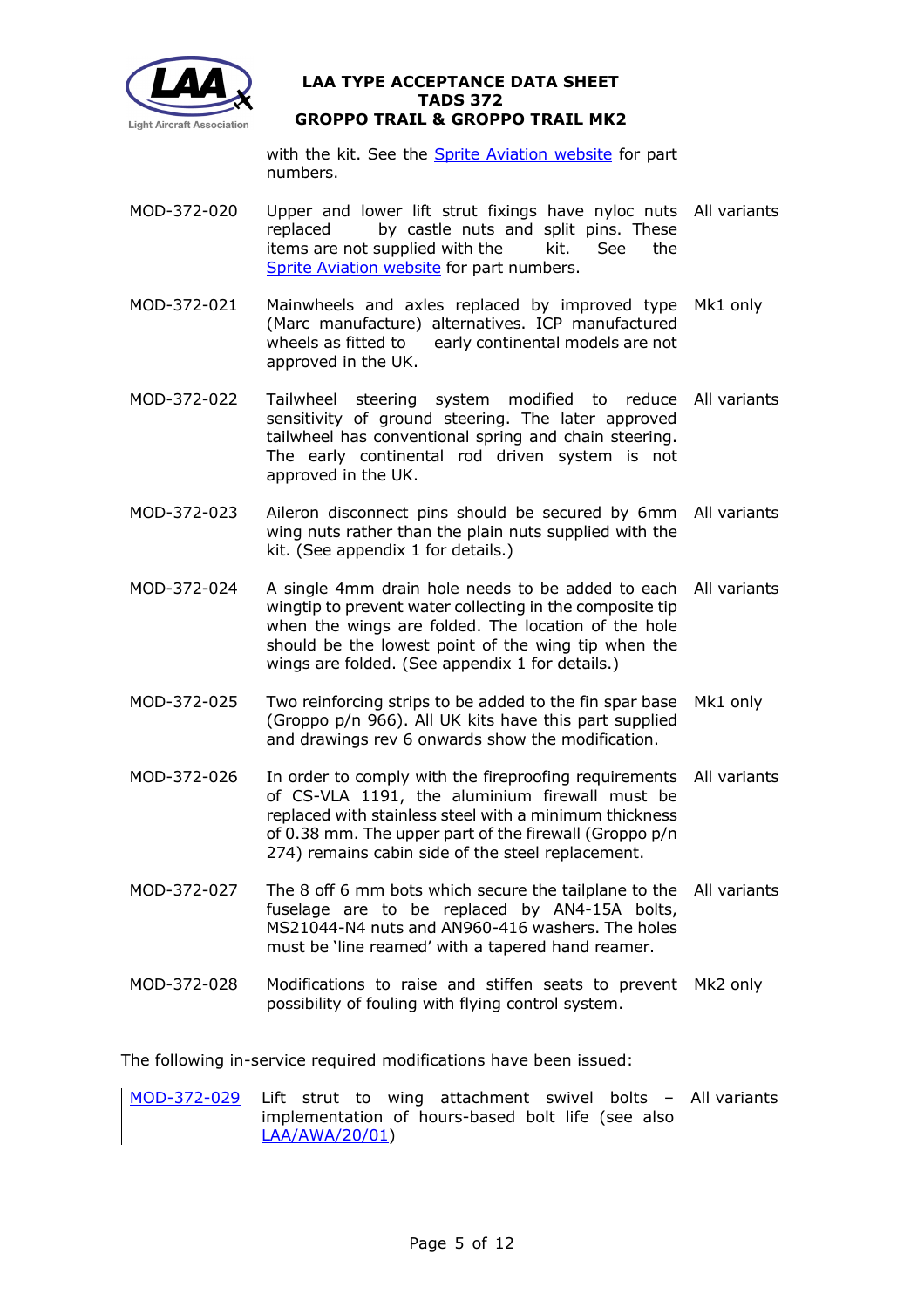

When the Sauer engine is fitted, including an oil heated inlet manifold, and using the standard Sauer installation into the Trail it is acceptable either:

- a. to use the optional electrical carburettor heater fitted to the carburettor body, in which case an ammeter must be wired in series with the heater element and displayed prominently near the carb heat switch, so that proper operation can be checked, or
- b. to have no carb heat provision but to fit the optional LM335 carb body temperature probe wired into the EFIS with alarms set to activate in flight if carburettor temperature should approach a low enough value for carburettor icing to become possible.

It is not possible to fit both the electrical carburettor heater and the carburettor temperature sensor because they both utilise the same port in the carburettor body.

#### 2.7 Additional engine operating limitations to be placarded or shown by instrument markings

Notes:

- Refer to the engine manufacturer's latest documentation for the definitive parameter values and recommended instruments.
- Where an instrument is not fitted, the limit need not be displayed.

With Rotax 912-ULS engine:

Maximum CHT: 135°C Max Coolant Temp: 120°C (with 50/50 Glycol/water coolant) Oil Temp Limits: 50°C to 130°C (Normal 90-110°C) Oil Pressure: 2-5 Bar Minimum Fuel Pressure: 0.15 bar

With Sauer engines:

Maximum CHT: 200°C measured at 4mm tapping or 230°C measured at spark plug hole Maximum oil temperature: 120°C Maximum oil pressure: 4.5 bar Minimum oil pressure above 2000 rpm: 2.0 bar Minimum oil pressure (idle): 1.0 bar

2.8 Control surface deflections

| Ailerons     | Up: 20° ±1.5°                    |  |  |
|--------------|----------------------------------|--|--|
|              | Down: 14° ±1.5°                  |  |  |
| Elevators    | Up: 26.5° ±0°                    |  |  |
|              | Down: geometrically set by<br>up |  |  |
|              | position (approximately 14° on   |  |  |
|              | Mk1, slightly more on Mk2)       |  |  |
| Elevator tab | Up: 15° ±1.5°                    |  |  |
|              | Down: 18° ±1.5°                  |  |  |
| Rudder       | Left: $30^\circ \pm 1.5^\circ$   |  |  |
|              | Right: 30° ±1.5°                 |  |  |
| Flap         | Down: 0° - 35° ±1.5°             |  |  |
|              |                                  |  |  |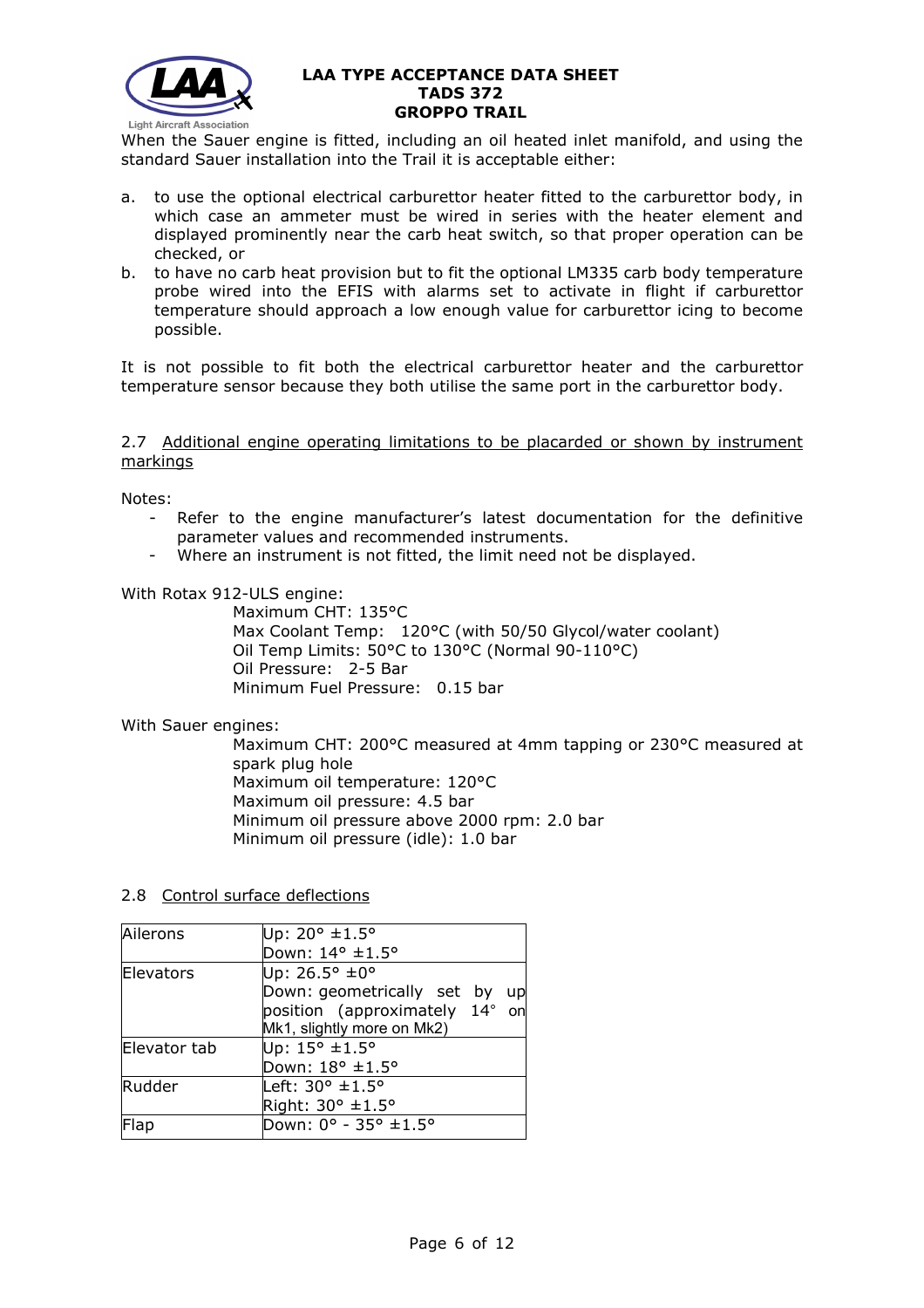

### 2.9 Operating Limitations and Placards

(Note that the wording on an individual aircraft's Operating Limitations document takes precedence, if different.)

- 1. Maximum number of occupants authorised to be carried: Two
- 2. The aircraft must be operated in compliance with the following operating limitations, which shall be displayed in the cockpit by means of placards or instrument markings:
	- 2.1 Aerobatic Limitations Aerobatic manoeuvres are prohibited. Intentional spinning is prohibited.
	- 2.2 Loading Limitations

Maximum Total Weight Authorised: 520 kg (Mk2 544 kg) Maximum combined weight of crew and baggage: 187 kg (Mk2 only) CG Range: 240 mm to 426 mm aft of datum. Datum Point is: Leading edge of the wing at the root.

### 2.3 Engine Limitations

Maximum Engine RPM (Rotax 912-ULS): 5800 Maximum continuous engine RPM (Rotax 912-ULS): 5500 Maximum Engine RPM (Sauer engines): 3200 Maximum continuous engine RPM (Sauer engines): 2700\*

\*Maximum continuous engine speed for Sauer S 2400 UL engine is 3000 rpm only when fitted with the optional oil cooler.

#### 2.4 Airspeed Limitations Maximum Indicated Airspeed ( $V_{NE}$ ): 118 knots Max Indicated Airspeed Flaps Extended: 65 knots

2.5 Other Limitations The aircraft shall be flown by day and under Visual Flight Rules only. Smoking in the aircraft is prohibited. Solo flight from front seat only.

Additional Placards:

"Occupant Warning - This Aircraft has not been Certificated to an International Requirement"

"THIS AIRCRAFT HAS FOLDING WINGS. BEFORE EACH FLIGHT: CHECK WING PINS ARE INSTALLED AND LOCKED CHECK BOTH AILERON PUSHRODS ARE CONNECTED FULL AND FREE ON ALL CONTROLS FUEL IS TURNED ON FUEL CONTENTS VISUAL CHECK

SEE PILOTS OPERATING HANDBOOK FOR FULL LIST OF VITAL ACTIONS."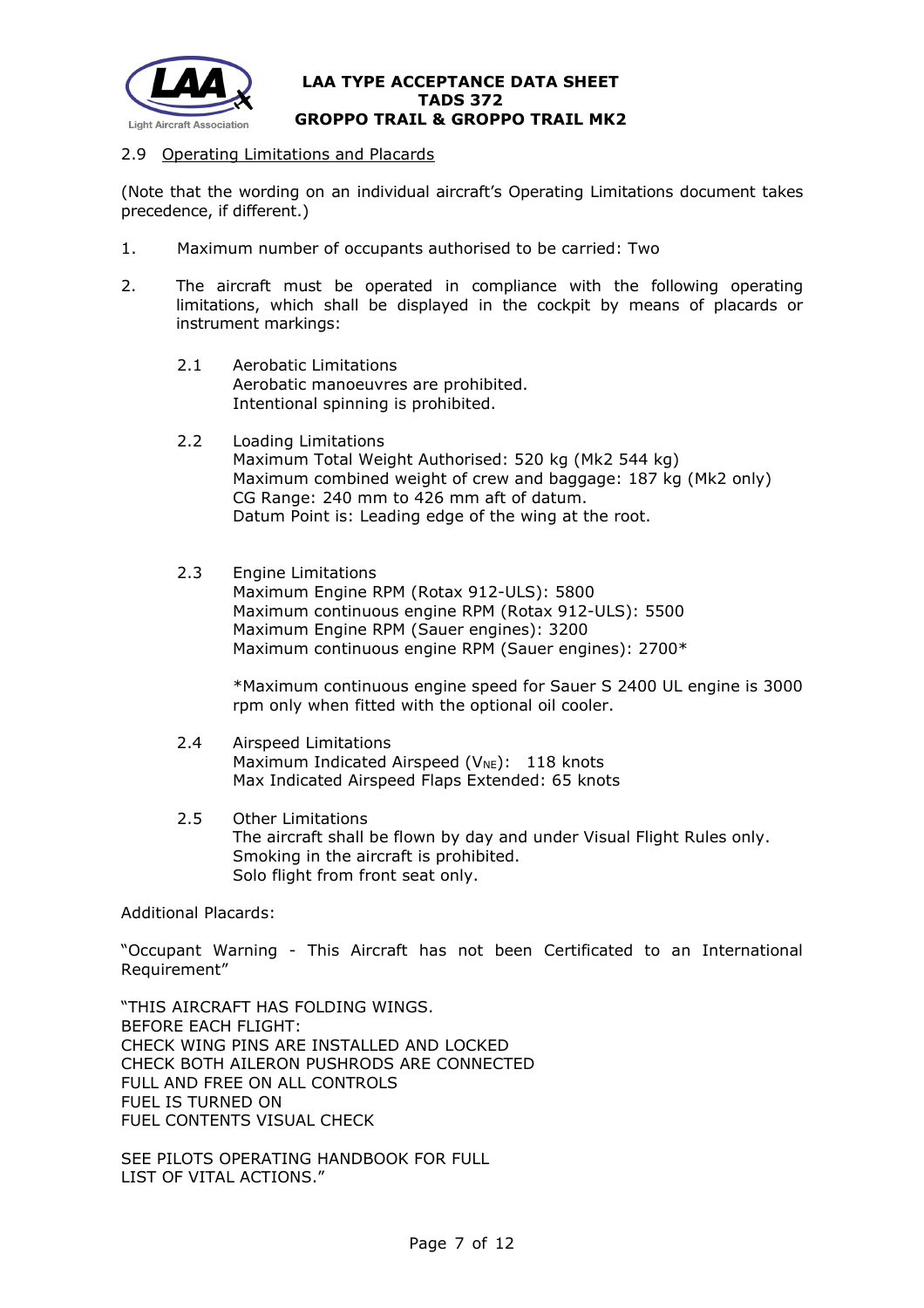

A fireproof identification plate must be fitted to fuselage, engraved or stamped with aircraft's registration letters.

### 2.10 Lifed items

Upper lift strut to wing attachment bolts (12mm socket head bolts and 12 mm plain nuts) are required to be replaced at intervals not exceeding 200 flying hours (ref [MOD/372/029\)](http://www.lightaircraftassociation.co.uk/engineering/Airworthiness%20Alerts/MOD%20372%20028.pdf). These items are graded and must be factory supplied or from an approved manufacturer's agent.

### **Section 3 – Advice to owners, operators and inspectors**

### 3.1 Maintenance Manual

Maintenance Manual includes manufacturer's maintenance schedule for the airframe. For airframe rigging information consult build manual. For engine maintenance consult engine manufacturer's schedule.

## 3.2 Manufacturer's/Standard Options

The manufacturers build manual represents and incorporates the accepted standard specification of the UK approved aircraft.

The listing below shows the factory options that have been accepted by the LAA.

MOD-406 Substitute rear wing spar attachment. This is a steel (replacing 6061 aluminium) offset rear spar attachment to compensate for a dimensional problem associated with kits 66/25, 72/31, 74/33, 75/34, 79/38, 81/40, 82/41, 83/42 and 84/43.

> Oil cooler for Sauer engine (allows greater max. continuous engine speed).

Electrical carburettor heater for Sauer engine (see section 2.6).

LM335 carburettor body temperature probe (see section 2.6).

Tail ballast box (ref Groppo drawings dated 13/1/2011)

### 3.3 Manufacturer's Information (including Service Bulletins, Service Letters, etc)

In the absence of any over-riding LAA classification, inspections and modifications published by the manufacturer should be satisfied according to the recommendation of the manufacturer. It is the owner's responsibility to be aware of and supply such information to their Inspector.

# 3.4 Special Inspection Points

Builders should be aware that the wing fold catches should be adjusted in accordance with Sprite Aviation advice (available on the website).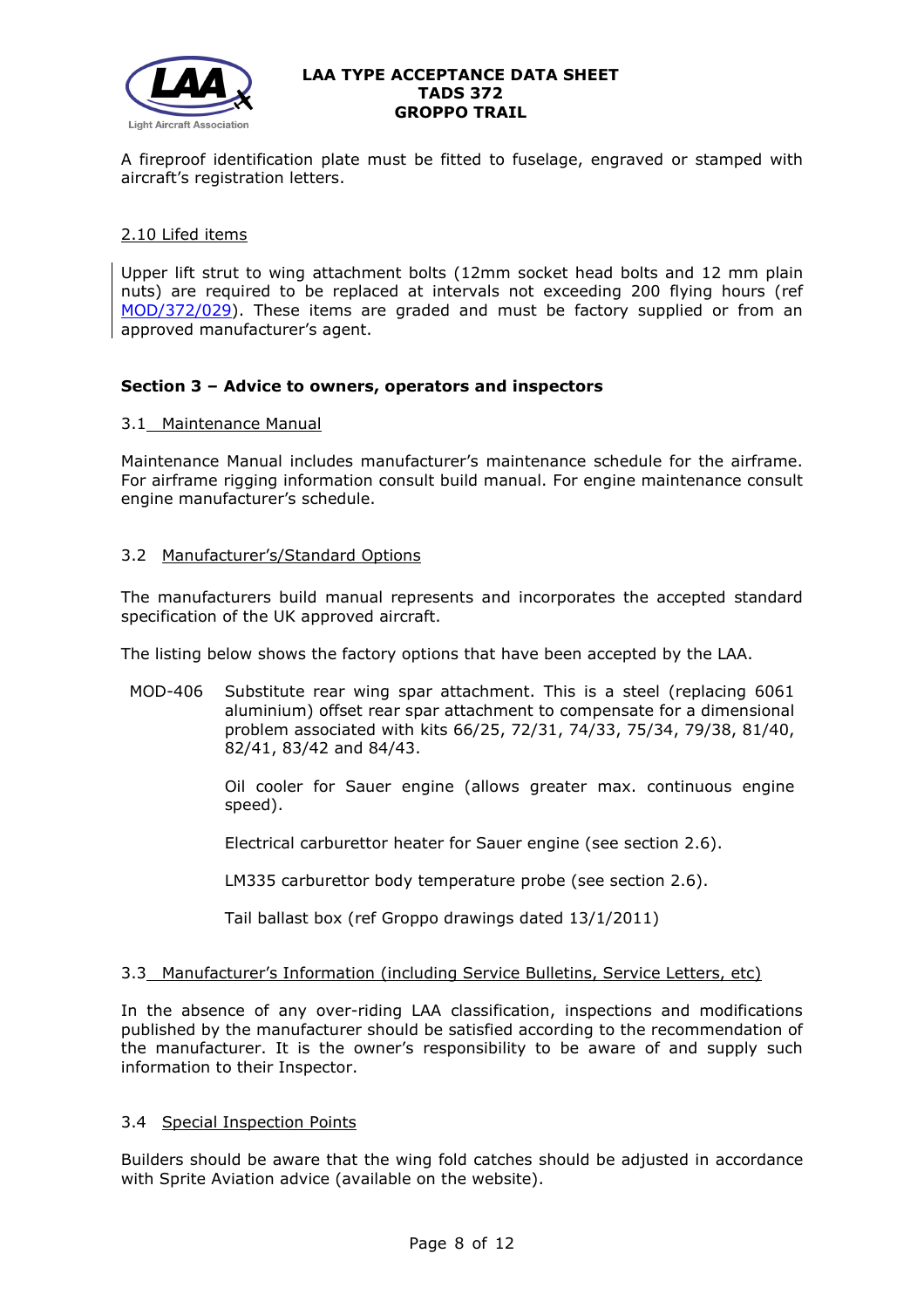

Upper lift strut to wing attachment bolts (12mm socket head bolts and 12 mm plain nuts) are required to be replaced annually. These items are graded and must be factory supplied.

# 3.5 Operational Issues

The following *Safety Spot* articles are relevant to Groppo Trail aircraft:

*Light Aviation* [May 2018](http://www.lightaircraftassociation.co.uk/2018/Magazine/May/Safety%20Spot.pdf) *Groppo Trail: Wing attachment bolt life*

Discussion on wing attachment bolt life and update.

*Light Aviation* [Dec 2016](http://www.lightaircraftassociation.co.uk/2016/Magazine/Dec/Safety%20Spot.pdf) Groppo Trail – Sauer engine Notes a Groppo Trail that suffered lost of compression on one cylinder. The cause found to be a failed inlet valve spring.

---------------- END ---------------

Please report any errors or omissions to LAA Engineering: [engineering@laa.uk.com](mailto:engineering@laa.uk.com)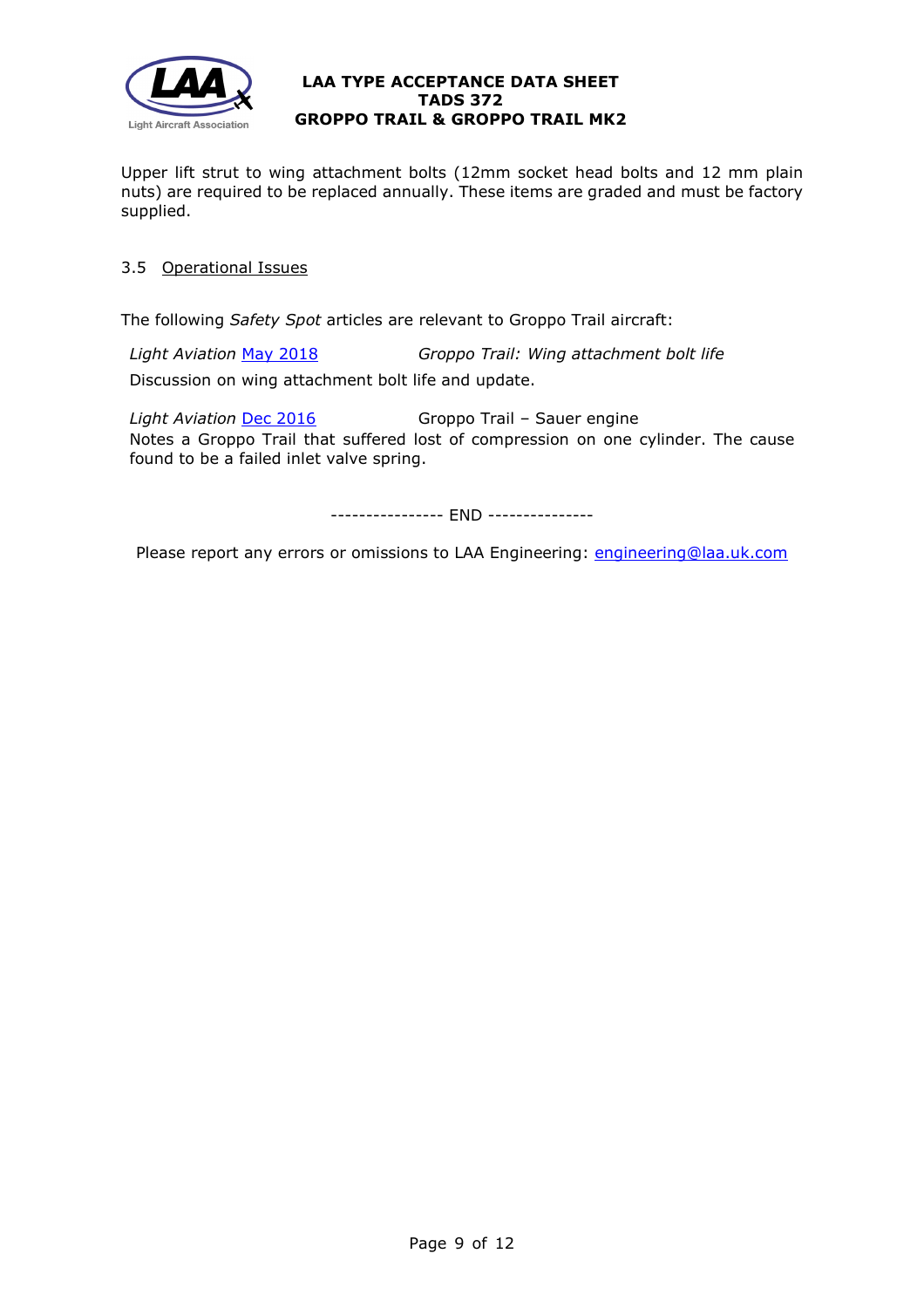

# **LAA TYPE ACCEPTANCE DATA SHEET TADS (type number) TYPE (as on database)**

Appendix 1

|                                                     | MOD-372-006<br>An elasticated luggage net manufactured<br>for motor cycle use prevents items falling<br>into the passenger cabin.              |
|-----------------------------------------------------|------------------------------------------------------------------------------------------------------------------------------------------------|
|                                                     | MOD-372-008<br>An aftermarket gear change gaiter has<br>been used to prevent loose items jamming<br>the aileron control.                       |
| <b>DOOR</b><br><b>DOOR</b><br><b>CLOSED</b><br>OPEN | MOD-372-009<br>The door open/closed placard has been<br>changed to improve clarity. The placard<br>should be placed on both sides of the door. |
|                                                     | MOD-372-011<br>New type seat hinges. The old ones were<br>made of stainless steel.                                                             |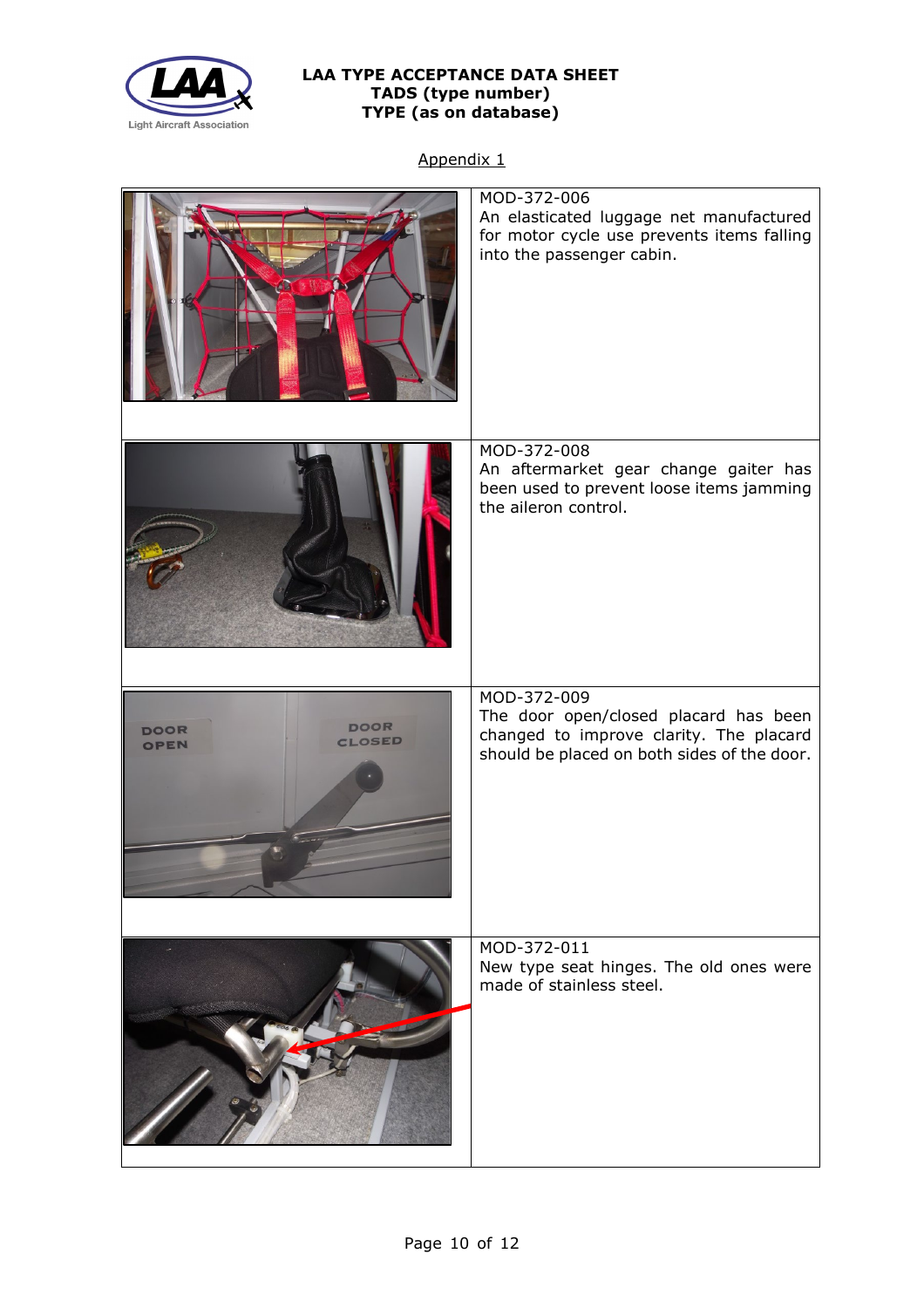

# **LAA TYPE ACCEPTANCE DATA SHEET TADS (type number) TYPE (as on database)**

| MOD-372-012<br>This shows the new upper wing truss. The<br>old type is butt welded.                                                            |
|------------------------------------------------------------------------------------------------------------------------------------------------|
| MOD-372-015<br>Dual fixed steel pipes on the port side of<br>the fuselage. Early models did not have the<br>extended vapour return (top pipe). |
| MOD-372-017<br>Laser marks need to be blended out.                                                                                             |
| MOD-372-023<br>Wing nuts replace plain nuts.                                                                                                   |